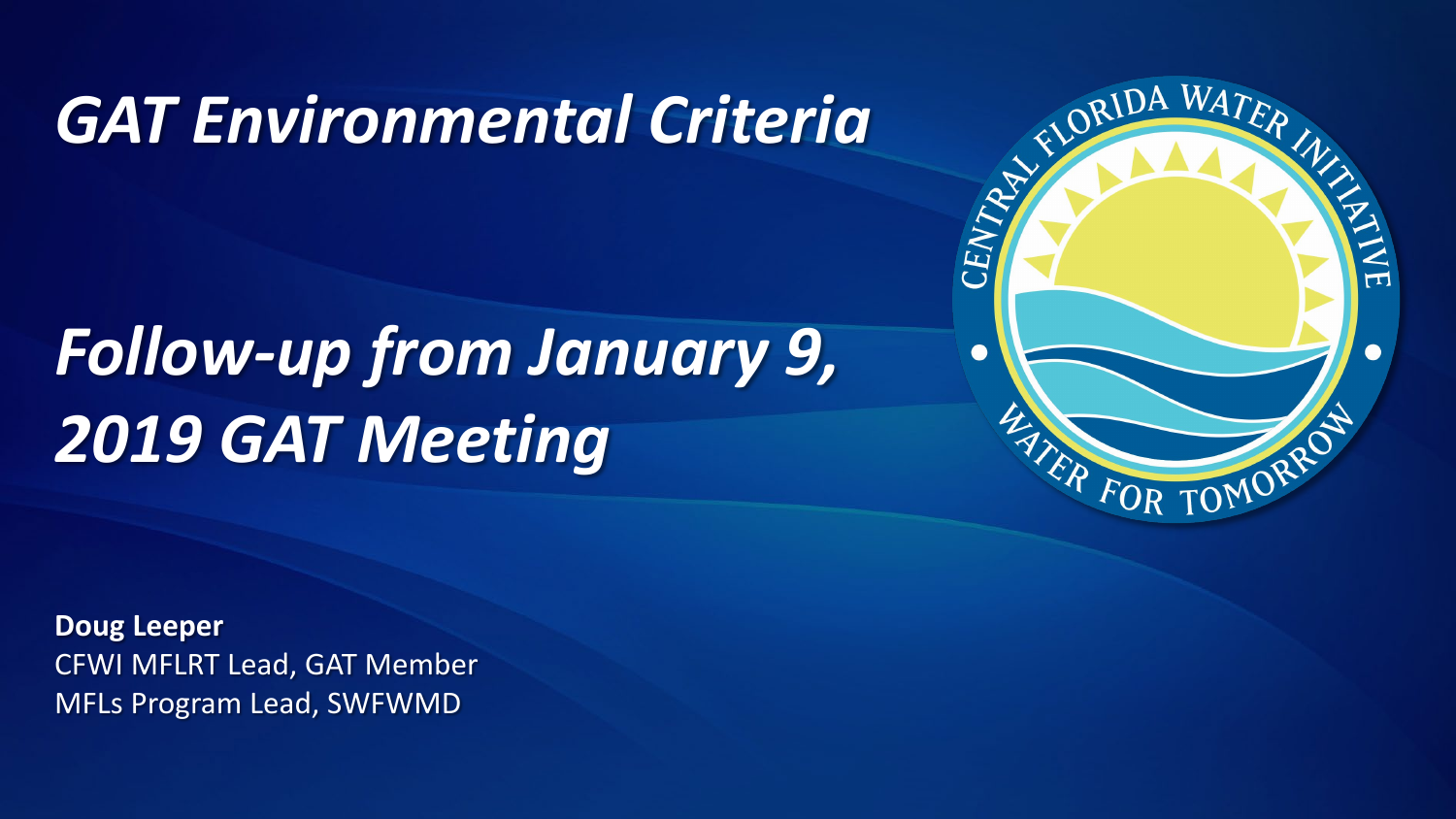## Update

- Tentative agreement on GAT-identified environmental criteria options was reached during the 01/09/2019 GAT meeting.
	- Per GAT agreement, an updated "detailed-list" slide for the criteria was developed (see next slide in this slide file).
	- Some additional editorial changes are included in the updated "detailed-list" slide (e.g., added "within the CFWI Planning Area" to the Wekiva River entry, made parenthetic formatting of water body lists more consistent, removed "SWUCA" and "SWIMAL" acronyms, removed words like "an", and used "criteria" and "criterion").
	- An additional change was made to the adopted MFLs criteria to include only adopted Outstanding Florida Springs.
	- Also, developed a new slide to address "as available" criteria.
- New draft slides concerning the criteria (also included in this slide file) were also developed for consideration by the WRAT on 01/11/ 2019 and the MOC on 01/14/2019.  $\frac{1}{2}$  and the MOC on 01/14/2019.

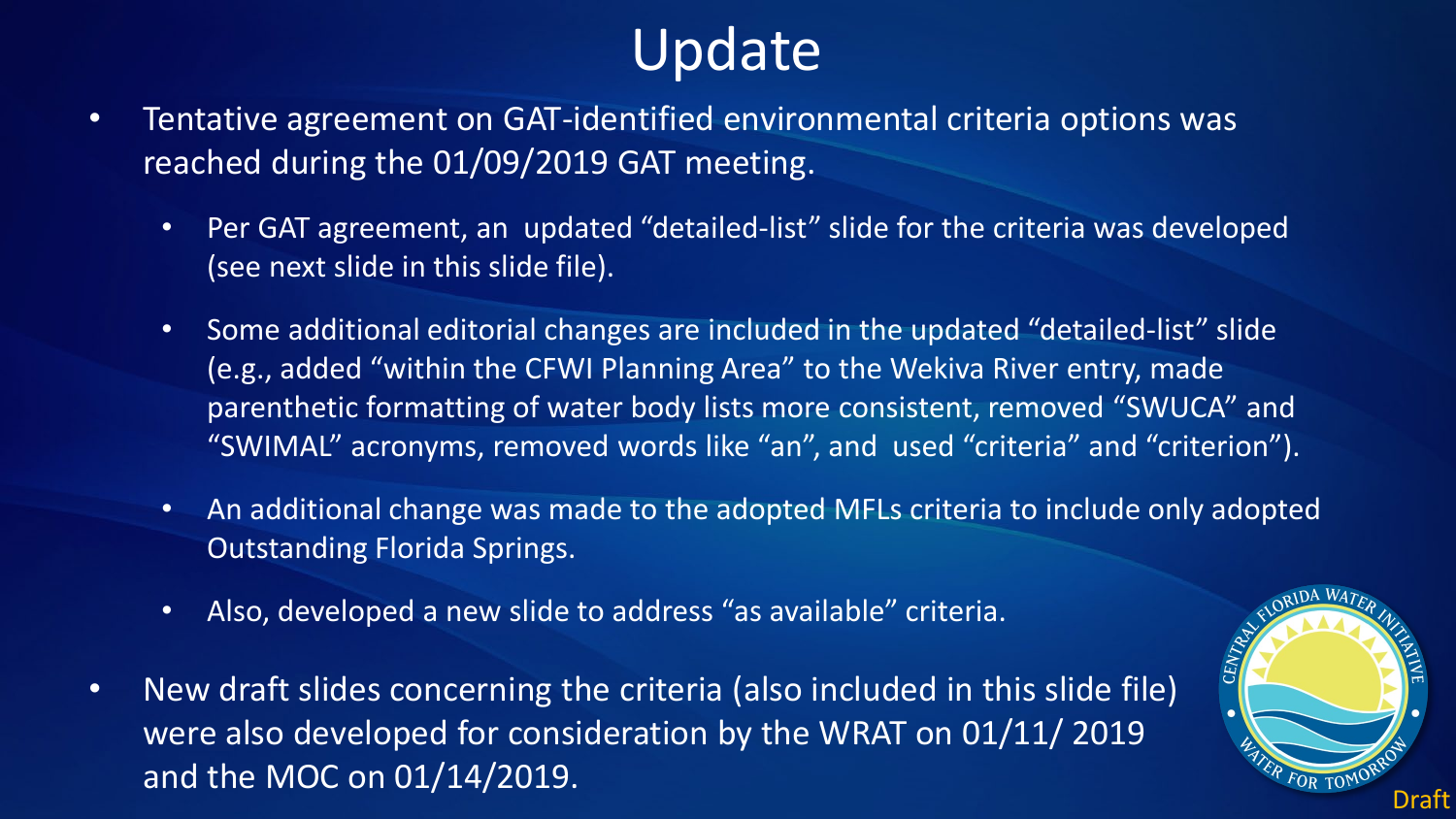# Updated Environmental Criteria Slides for the GAT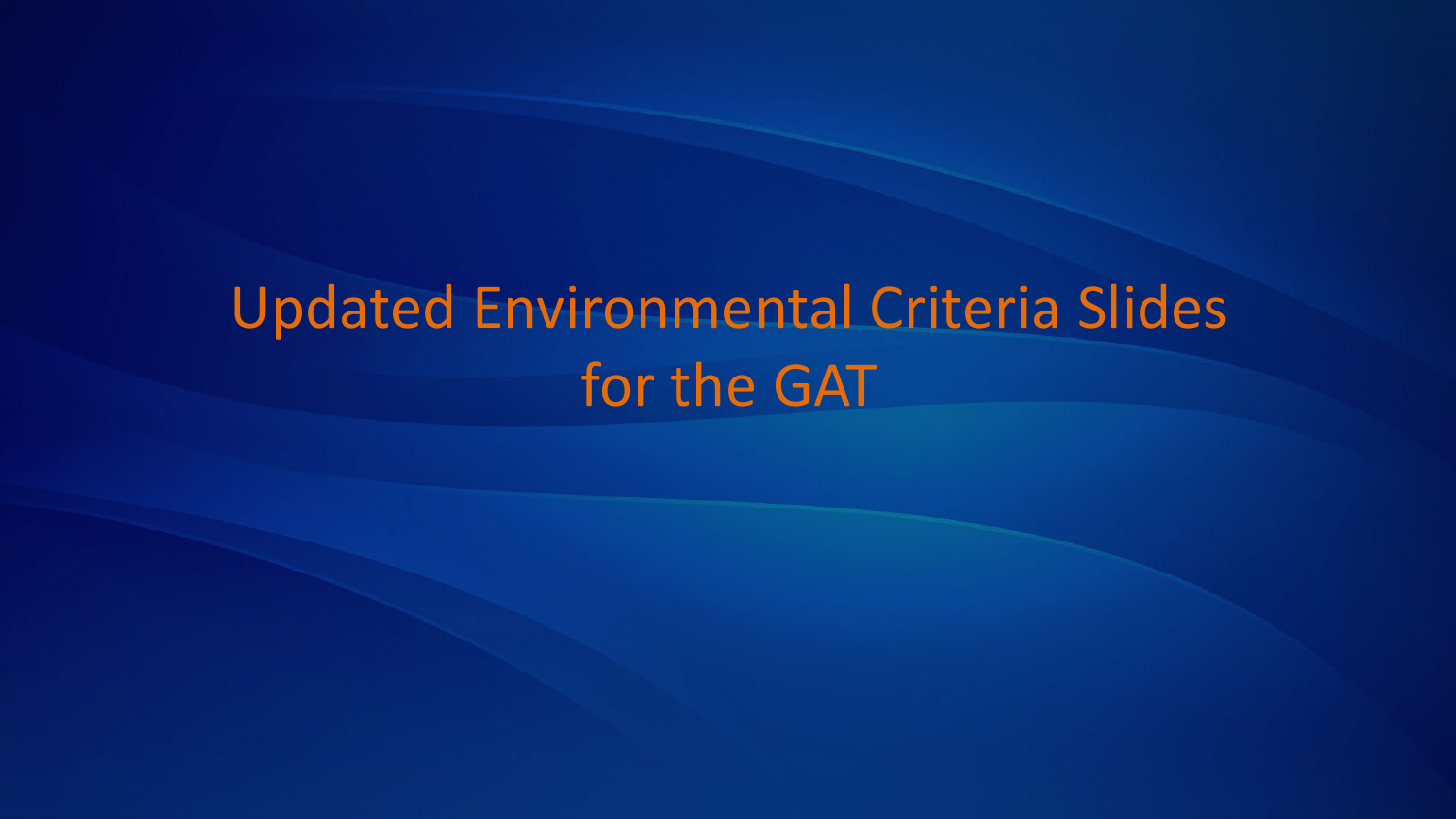## 2020 RWSP GAT-Identified Environmental Criteria Options

### **MFL and MFL-Related Criteria**

- Adopted MFLs for 29 lakes/wetlands (Aurora, Boggy Marsh, Brantley, Burkett, Cherry, Crooked, Eagle, Easy, Emma, Eva, Hancock, Howell, Irma, Louisa, Lowery, Lucy, Martha, McLeod, Mills, Minneola, North Apshawa, Parker, Pearl, Pine Island, Prevatt, South Apshawa, Starr, Sylvan, Wailes) within the CFWI Planning Area.
- Adopted MFLs for the Outstanding Florida Springs (Rock, Wekiwa) within the CFWI Planning Area.
- Adopted MFLs for one river segment (Wekiva River at SR 46) within the CFWI Planning Area.
- Adopted Saltwater Intrusion Minimum Aquifer Level for the Most Impacted Area of the Southern Water Use Caution Area within the SWFMWD.
- Established target regulatory water level based on five Upper Floridan aquifer (UFA) wells used to characterize ground water levels below Lake Wales Ridge Lakes where MFLs have been established and are being recovered.
- Established target regulatory water level based on five UFA wells used to characterize groundwater levels below the upper Peace River where MFLs have been established and are being recovered.
- As available (see next slide):
	- MFLs that may be proposed but are not yet adopted for three lakes (Avalon or Johns, East Crystal, Hodge) within the CFWI Planning Area.
	- MFLs that may be proposed but are not yet adopted for a river segment (Little Wekiva River) within the CFWI Planning Area.
	- Revised MFLs that may be proposed but are not yet adopted for three lakes (Prevatt, South Apshawa, Sylvan) with established MFLs within the CFWI Planning Area (reevaluation MFLs).
	- Revised MFLs that may be proposed but are not yet adopted for a river segment (Wekiva at SR 46) with established MFLs within the CFWI Planning Area (reevaluation MFLs).
	- Revised MFLs that may be proposed but are not yet adopted for six springs (Miami, Palm, Rock, Sanlando, Starbuck, Wekiwa) with established MFLs within the CFWI Planning Area (reevaluation MFLs).

#### **Non-MFL Lakes/Wetlands Criteria**

• Isolated ridge and plains stressed wetland acreage changes based on a statistical method.

### **Non-MFL Spring Criterion**

• One spring (Apopka) within the CFWI area without adopted MFLs.

#### **Wellfield Water Quality Criteria**

• Vertical migration of poorer quality water at selected wellfields/areas (locations to be determined).

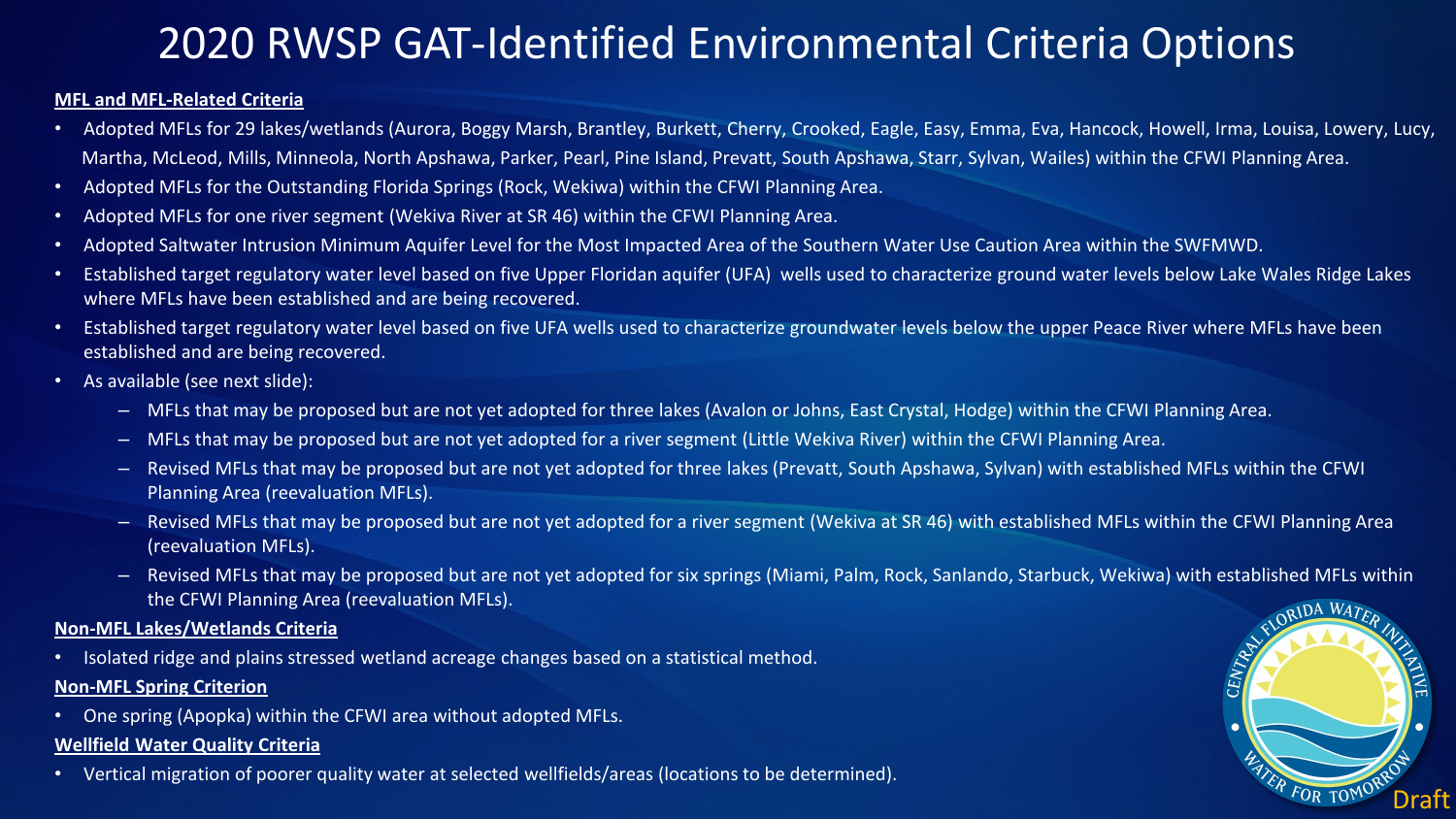## Note Regarding "As Available" Environmental Criteria

- Environmental criteria associated with proposed MFLs that are identified "as available" are currently prioritized for development (i.e., for MFLs adoption) in 2019 or 2020.
- None are currently available and are not expected to be available by April 2019, when the GAT anticipates determining groundwater availability estimates for use in the 2020 CFWI Regional Water Supply Plan.
- As these environmental criteria become available, they will be presented to the GAT for consideration regarding their use in the 2020 CFWI regional water supply planning effort.

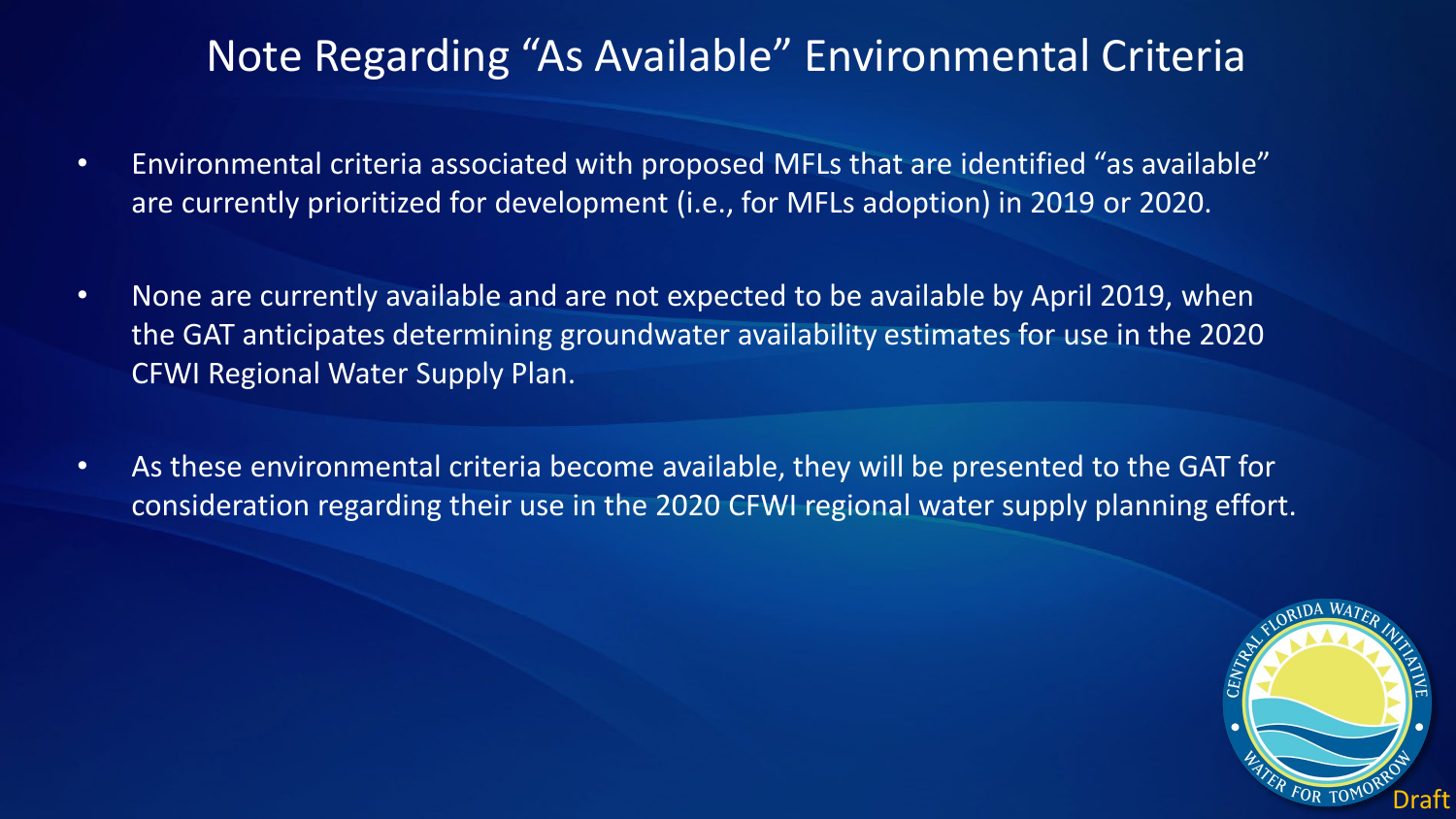New Environmental Criteria Slides for the 01/11/2019 WRAT and 01/14/2019 MOC Meetings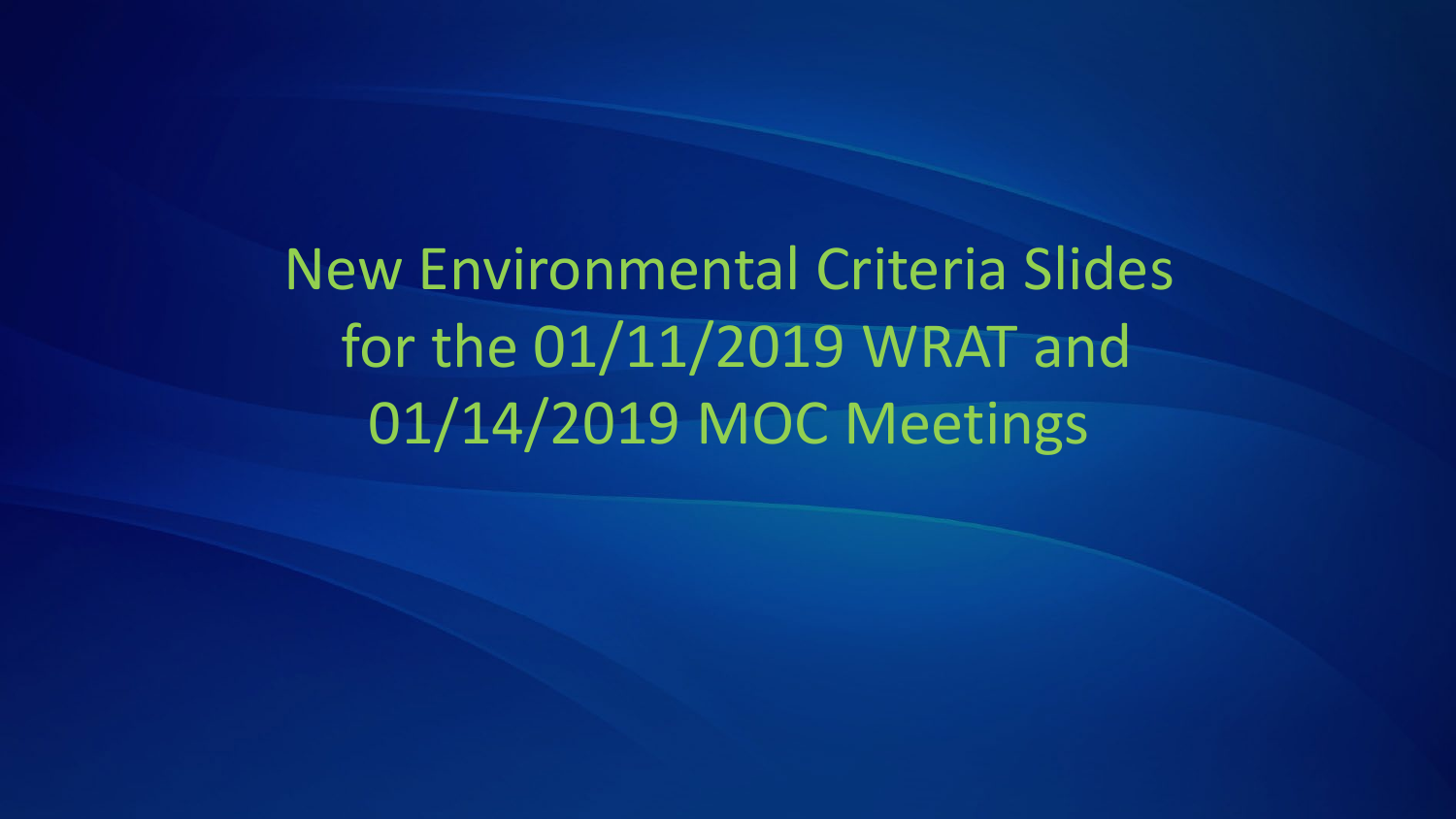# *GAT Environmental Criteria*

## *January 11, 2019 WRAT & January 11, 2019 MOC Meetings*



**Doug Leeper** CFWI MFLRT Lead, GAT Member MFLs Program Lead, SWFWMD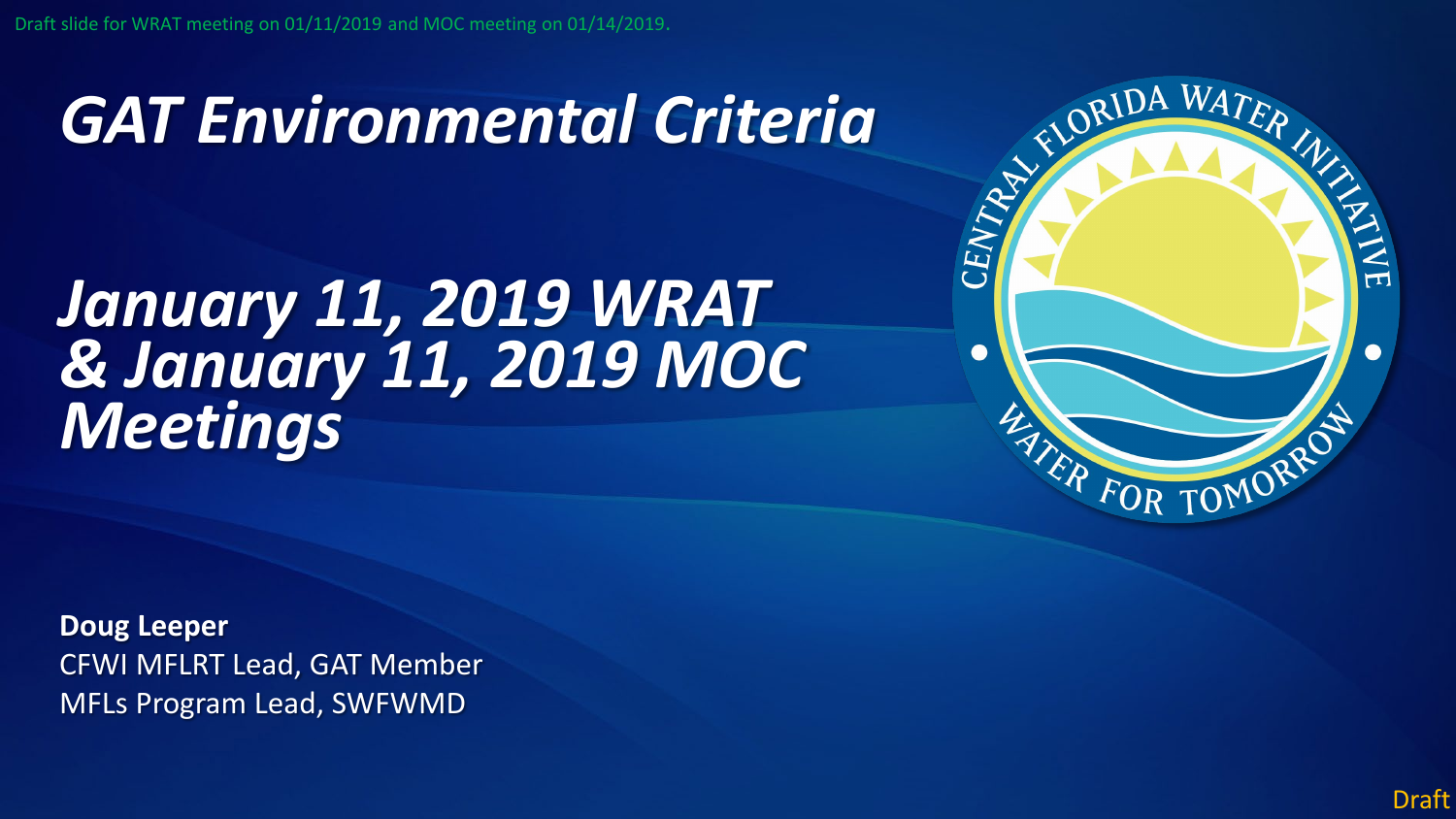# Environmental Criteria

- MFLs, MFLs-related regulatory well water levels, non-MFL lakes/wetlands/springs, and groundwater quality criteria for assessing potential environmental and water resource impacts associated with groundwater withdrawals
- To be used with the ECFTX model to identify environmental impact limits supporting development of planning-level estimates of groundwater availability in the CFWI Planning Area

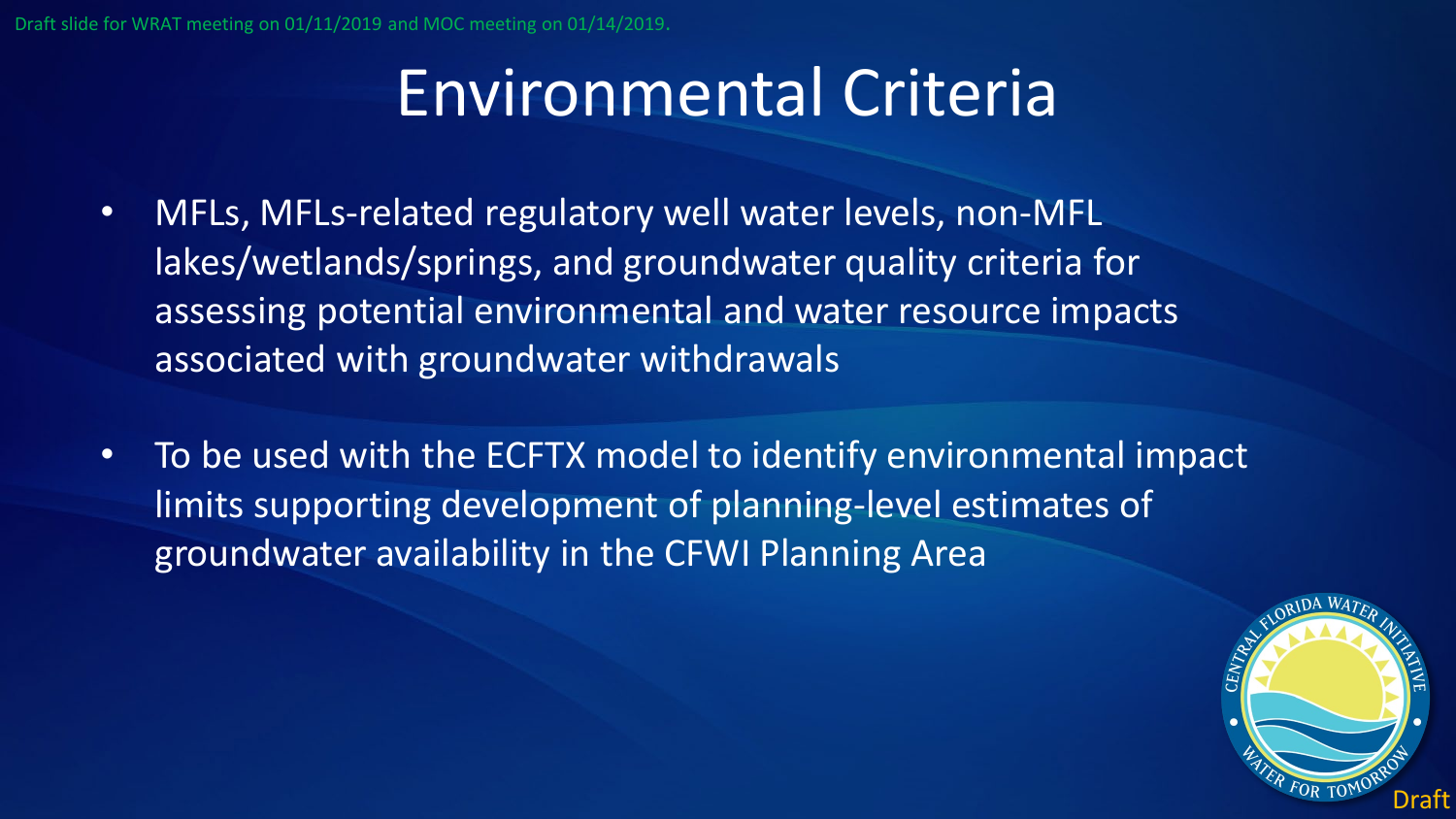# Draft slide for WRAT meeting on 01/11/2019 and MOC meeting on 01/14/2019.  $\blacksquare$  Environmental Criteria Options

**SIMPLIFIED VERSION**

## **MFL and MFL-Related Criteria**

- Adopted MFLs for 29 lakes/wetlands, 2 springs and 1 river segment within the CFWI Planning Area.
- Adopted Saltwater Intrusion Minimum Aquifer Level for the Most Impacted Area of the SWUCA.
- Target regulatory groundwater level below Lake Wales Ridge Lakes established for SWUCA recovery.
- Target regulatory groundwater level below the upper Peace River established for SWUCA recovery.
- As available, proposed MFLs for 6 lakes, 2 river segments and 6 springs.

## **Non-MFL Lakes/Wetlands Criteria**

• Isolated ridge and plains stressed wetland acreage changes.

## **Non-MFL Spring Criterion**

• 1 spring within the CFWI area without adopted MFLs.

## **Wellfield Water Quality Criteria**

• Vertical migration of poorer quality water at selected wellfields/areas.

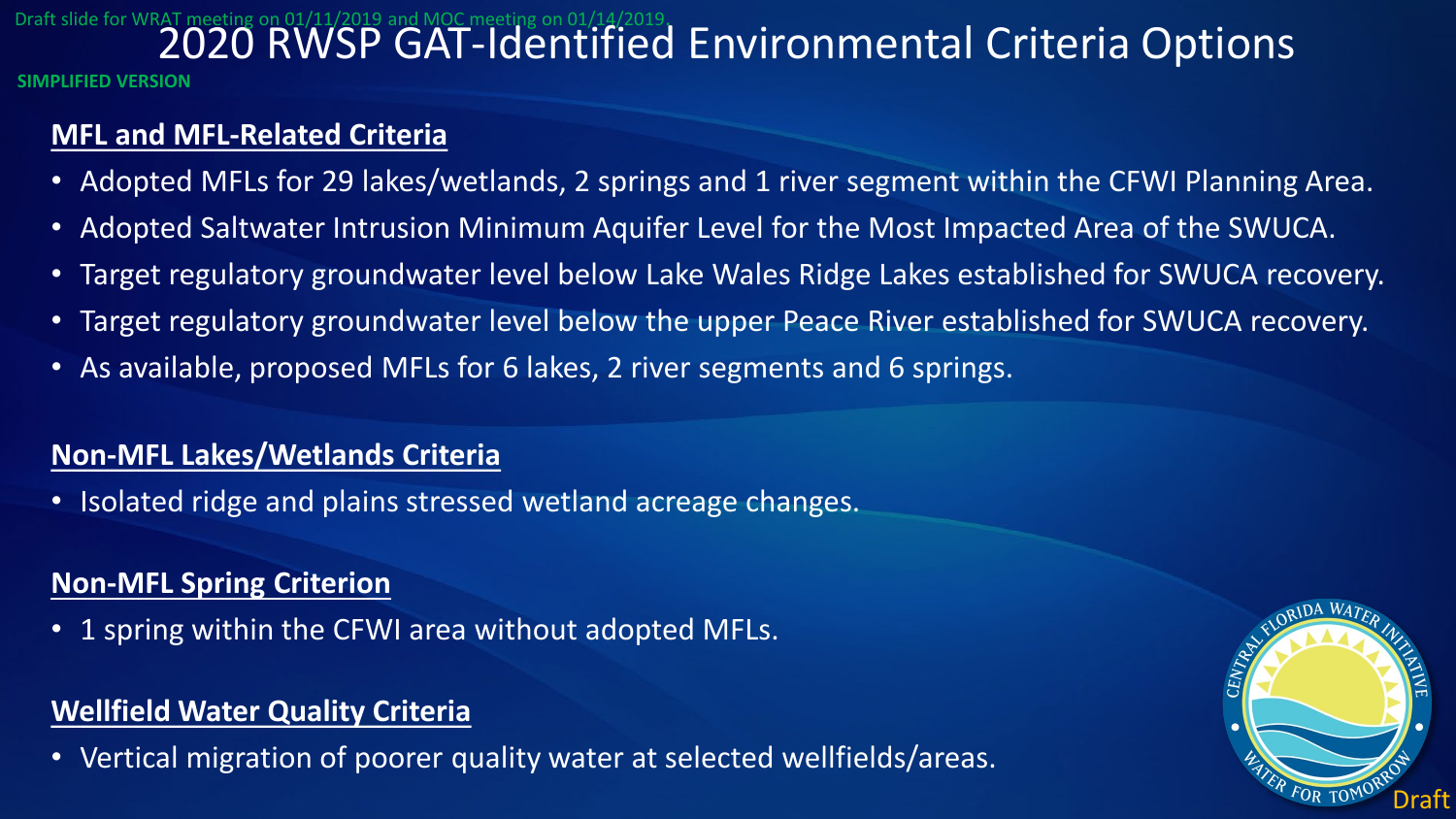## Note Regarding "As Available" Environmental Criteria

- Environmental criteria associated with proposed MFLs that are identified "as available" are currently prioritized for development (i.e., for MFLs adoption) in 2019 or 2020.
- None are currently available and are not expected to be available by April 2019, when the GAT anticipates determining groundwater availability estimates for use in the 2020 CFWI Regional Water Supply Plan.
- As these environmental criteria become available, they will be presented to the GAT for consideration regarding their use in the 2020 CFWI regional water supply planning effort.

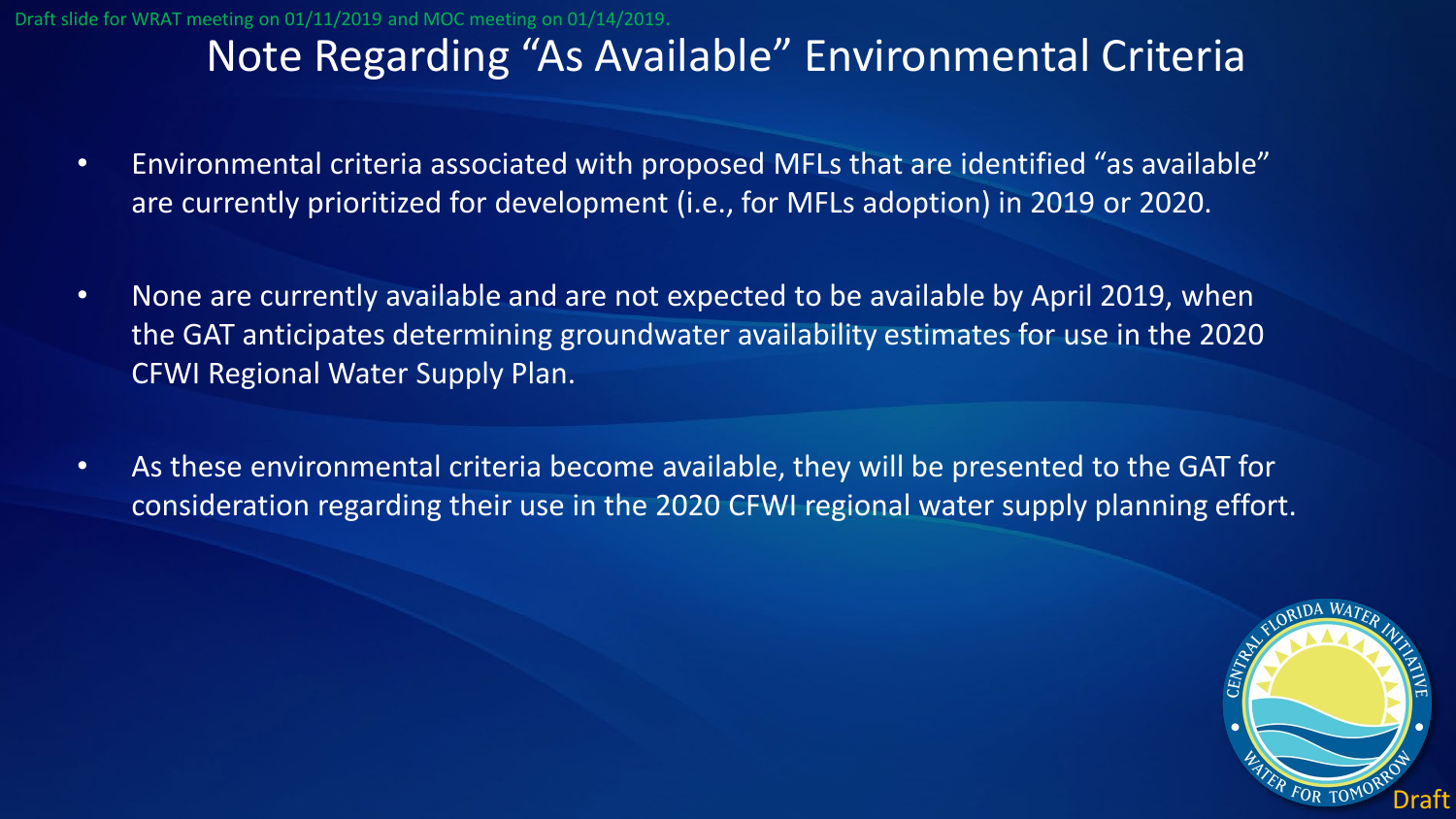Draft slide for WRAT meeting on 01/11/2019 and MOC meeting on 01/14/2019.

## Recommendation

- Approve GAT-identified options for environmental criteria.
- Approve presentation of criteria options to the MOC on 11/14/2019.

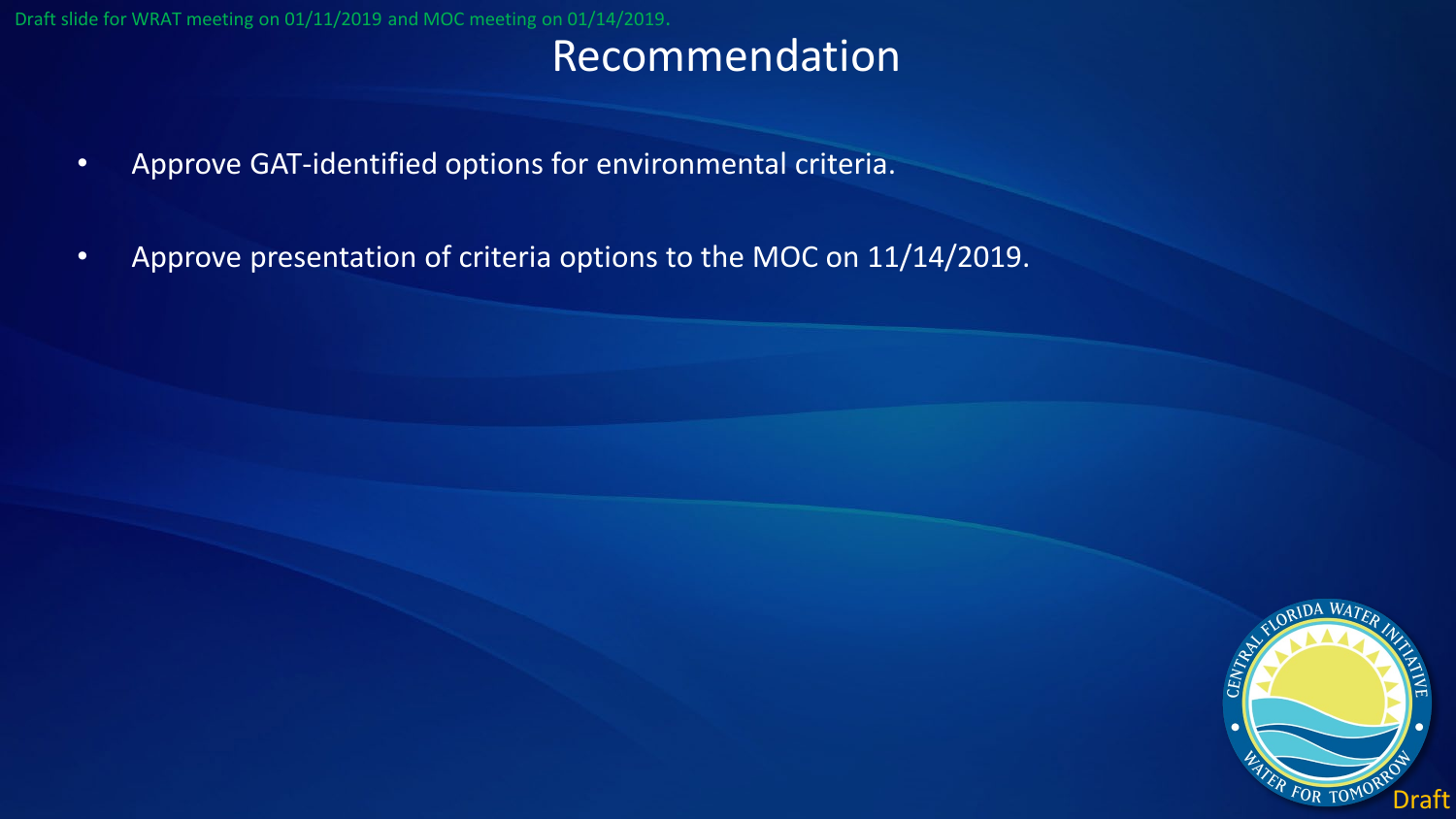Draft slide for WRAT meeting on 01/11/2019 and MOC meeting on 01/14/2019.